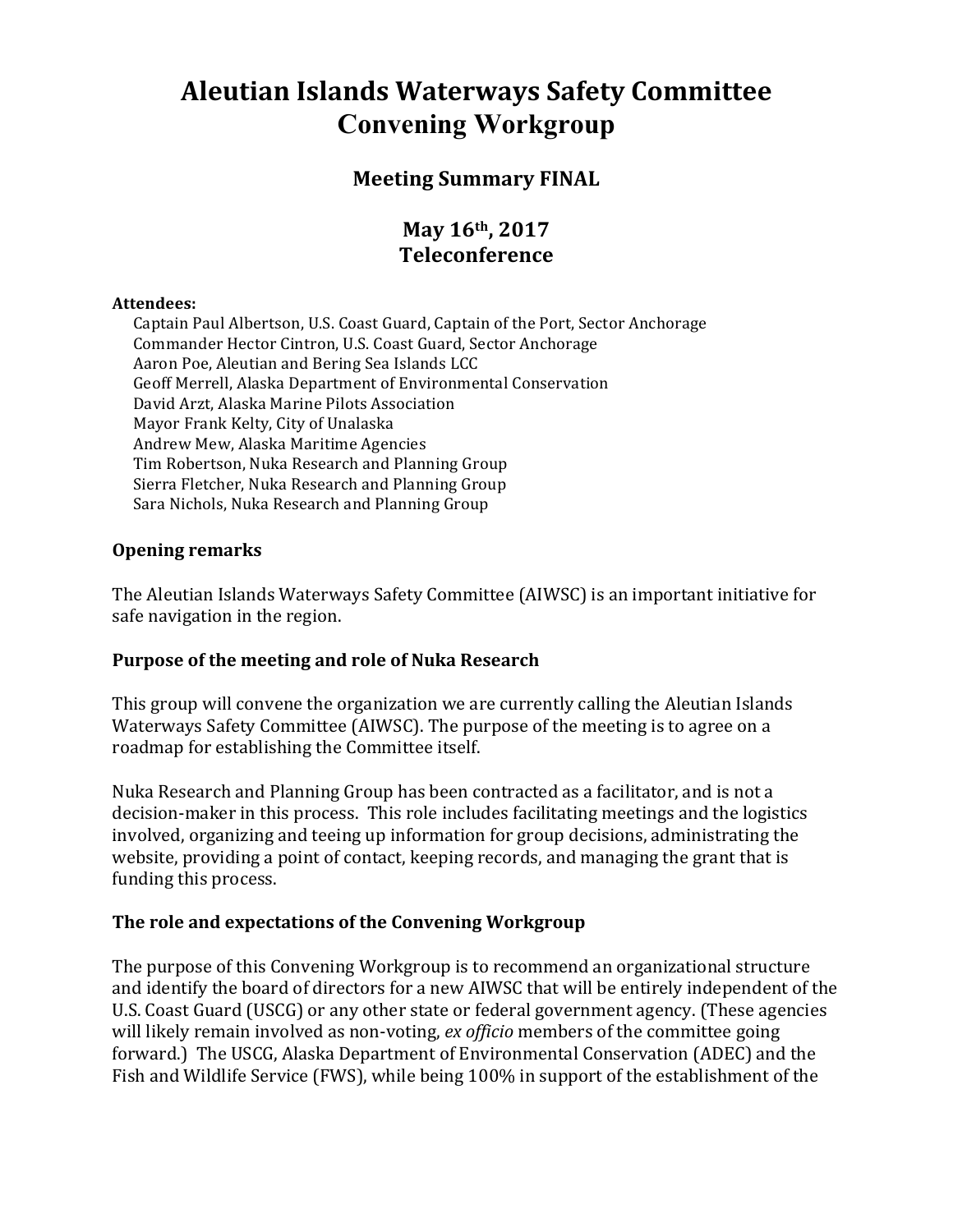AIWSC, must remain neutral. Their role is to support and promote the AIWSC, not control it. 

The AIWSC Convening Workgroup is an ad-hoc group that will decide upon and create the initial Board of Directors for the AIWSC. Convening Workgroup members are asked to provide input based on their experience and knowledge of the region and maritime activities, with the goal of establishing an effective, sustainable organization. It is anticipated that group decisions will be based on consensus. Meeting summaries and other information will be shared on the AIWSC website with the concurrence of all members of the Convening Workgroup. The Convening Workgroup is expected to complete its functions over the course of  $3 - 5$  teleconferences between now and the fall of 2017 and then disband.

## **Key Actions/Decisions**

The Convening Workgroup needs to decide/act on the following:

- $\circ$  Name of the organization
- $\circ$  Geographic scope
- $\circ$  Organizational structure and participation *how Board seats will be designated (and key stakeholder groups)*
- $\circ$  Board of Director structure and initial membership
- oDevelop Committee Charter
- $\circ$  Advise on Bylaws but leave these to the Board once established
- $\circ$  Share information with the public throughout the process

Both Alaska Native groups and the commercial fishing industry, while not directly represented on the Convening Workgroup, are recognized as significant stakeholders in the region and will have a representative at the table following the Convening Workgroup process. 

### **Items to Disseminate**

A draft news release announcing the formation of the AIWSC will be reviewed by the USCG legal team and will be distributed to participating workgroup members for final review and approval. 

The website will serve as a repository for information to be shared with the public. It will be the "file box" for all documentation and the public record of the AIWSC. The names of the Convening Workgroup will be added to the website, now that all have met and agreed to participate.

#### **Action Item Review**

 $\circ$  Nuka Research will add the names of Convening Workgroup participants to the AIWSC website